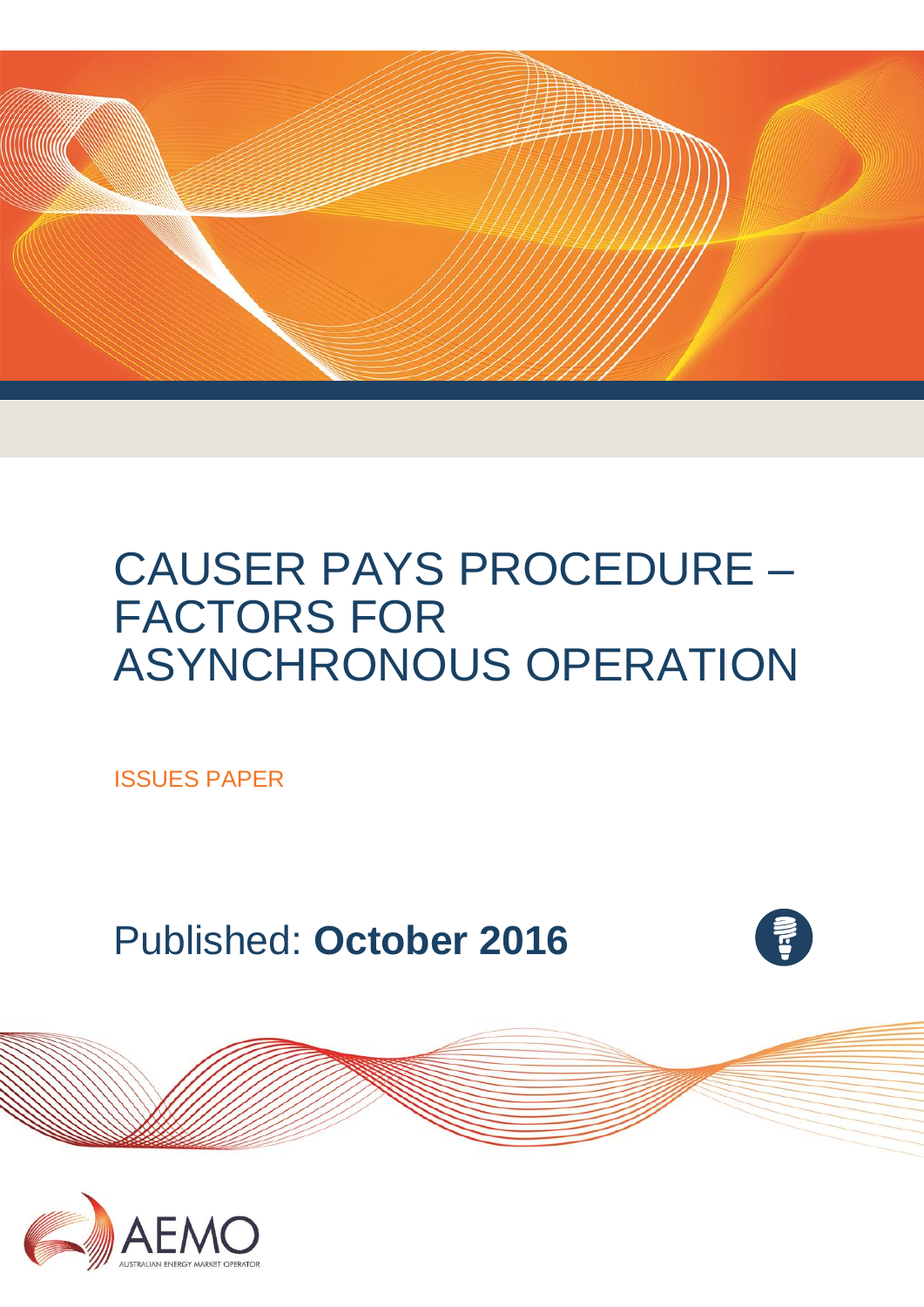

### <span id="page-1-0"></span>EXECUTIVE SUMMARY

The publication of this Issues Paper commences the first stage of the Rules consultation process conducted by AEMO to consider proposed amendments to the Procedure for Determining Contribution Factors (Causer Pays Procedure)<sup>1</sup> made under clause 3.15.6A(k) of the National Electricity Rules (NER).

AEMO has prepared this Issues Paper to invite Registered Participants to review and provide feedback on proposed options for amending the Causer Pays Procedure to include a description of how AEMO calculates contribution factors for periods when one or more National Electricity Market (NEM) regions have operated asynchronously, as contemplated by clause 3.15.6A(j)(2) of the NER.

The scope of this consultation is limited to the matters contemplated in clause 3.15.6A(j)(2) only, to comply with a determination by the Dispute Resolution Panel dated 3 October 2016 (DRP Determination). <sup>2</sup> The DRP Determination requires AEMO to complete this consultation and make the resulting procedures by 3 March 2017. AEMO intends to consult on a range of other aspects of the Causer Pays Procedure, but will do this as a separate exercise due to the time limit imposed by the DRP Determination.

Three options are discussed in this paper:

- A process that reflects the methodology currently used to determine contribution factors for recovery of the costs of all local ancillary service requirements, as currently set out in AEMO's Efficient Dispatch and Localised Recovery of Regulation Services Business Specification (Business Specification). 3
- A process under which AEMO determines contribution factors for an asynchronous period ex post, based on individual unit performance during the asynchronous period itself. Those factors would be determined in the same way as they are during the historic reference period, to the extent possible in the circumstances. Under this option, Tasmania would be treated differently from other regions because it is permanently asynchronous.
- A process for substituting NEM-wide contribution factors with factors that use historical performance factors for appropriately metered facilities within the asynchronous region(s) only, and a recalculated residual factor.

For a range of reasons, AEMO's preliminary view is that only the first option is practical for the purposes of the current consultation. AEMO welcomes further feedback on the options, or any variations or alternatives that could meet the consultation criteria.

Stakeholders are invited to make written submissions on this Issues Paper by **5.00 pm (Melbourne time) on 5 December 2016**, in accordance with the Notice of First Stage of Consultation published with this paper.

l

<sup>1</sup> Available at: [http://aemo.com.au/Electricity/National-Electricity-Market-NEM/Security-and-reliability/Ancillary-services/Ancillary](http://aemo.com.au/Electricity/National-Electricity-Market-NEM/Security-and-reliability/Ancillary-services/Ancillary-services-causer-pays-contribution-factors)[services-causer-pays-contribution-factors](http://aemo.com.au/Electricity/National-Electricity-Market-NEM/Security-and-reliability/Ancillary-services/Ancillary-services-causer-pays-contribution-factors)

<sup>&</sup>lt;sup>2</sup> Final determination and reasons available at[: http://www.resolveadvisors.com.au/dbpage.php?pg=wemdra](http://www.resolveadvisors.com.au/dbpage.php?pg=wemdra)

<sup>&</sup>lt;sup>3</sup> Available at the same link as the Causer Pays Procedure above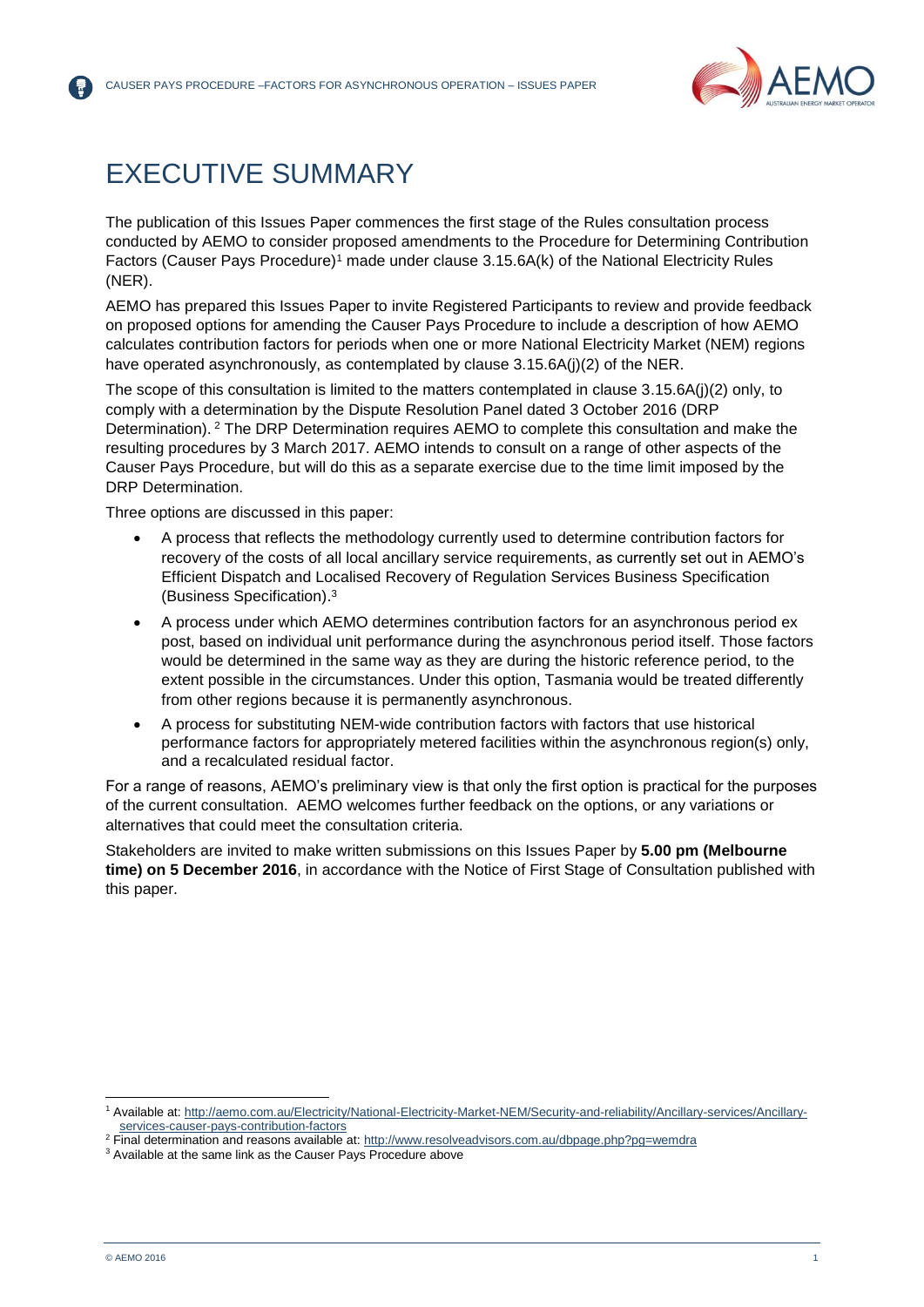

## **CONTENTS**

8

|                | <b>EXECUTIVE SUMMARY</b>                                                                   | 1              |
|----------------|--------------------------------------------------------------------------------------------|----------------|
| $\mathbf{1}$ . | <b>STAKEHOLDER CONSULTATION PROCESS</b>                                                    | $\mathbf{3}$   |
| 2.             | <b>BACKGROUND</b>                                                                          | 3              |
| 2.1            | <b>NER</b> requirements                                                                    | 3              |
| $2.2^{\circ}$  | Context for this consultation                                                              | $\overline{4}$ |
| 2.3            | Limited consultation criteria                                                              | 5              |
| 3.             | <b>OPTIONS</b>                                                                             | 6              |
| 3.1            | Option 1: Use existing process for local requirements                                      | $\overline{7}$ |
| 3.2            | Option 2: Substitute ex post factors using performance during asynchronous period          | $\overline{7}$ |
| 3.3            | Option 3: Recalculate historical CMPFs using only facilities within asynchronous region(s) | 9              |
| 4.             | <b>DRAFTING FOR PROPOSED CHANGES</b>                                                       | 10             |
| 5.             | <b>SUMMARY OF MATTERS FOR CONSULTATION</b>                                                 | 10             |
|                | <b>APPENDIX A - GLOSSARY</b>                                                               | 11             |
|                | <b>APPENDIX B - WORKED EXAMPLES</b>                                                        | 12             |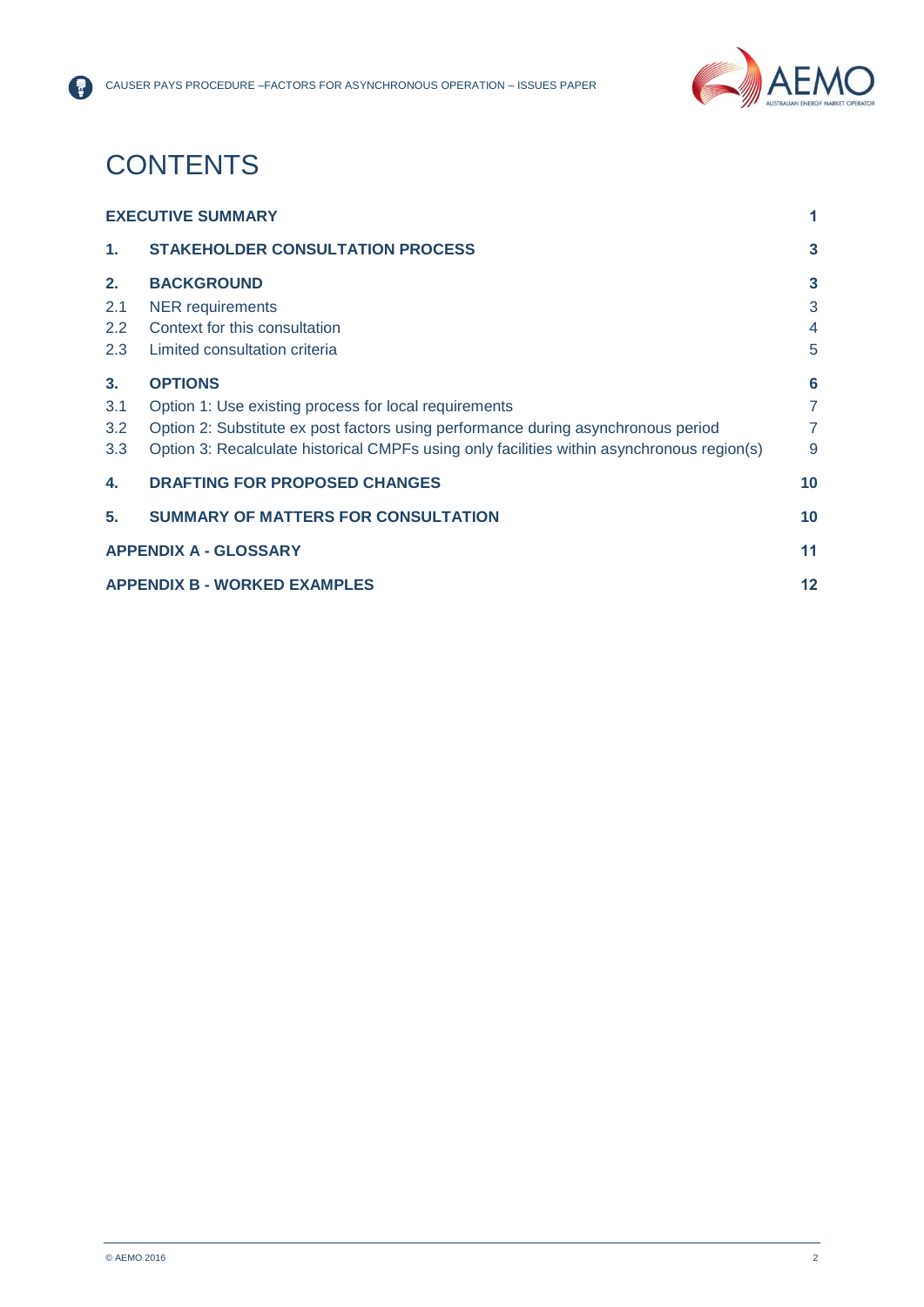

### <span id="page-3-0"></span>1. STAKEHOLDER CONSULTATION PROCESS

AEMO is consulting on proposed amendments to the Procedure for Determining Contribution Factors (Causer Pays Procedure or CPP) made under clause 3.15.6A(k) of the NER, in accordance with rule 8.9 of the NER.

AEMO's indicative timeline for this consultation is outlined below. Dates may be adjusted depending on the number and complexity of issues raised in submissions and any meetings with stakeholders.

| <b>Deliverable</b>                    | Indicative date |
|---------------------------------------|-----------------|
| <b>Issues Paper published</b>         | 28 October 2016 |
| Submissions due on Issues Paper       | 5 December 2016 |
| Draft Report published                | 4 January 2017  |
| Submissions due on Draft Report       | 23 January 2017 |
| Final Report and Procedures published | 1 March 2017    |

Prior to the submissions due date, or in a submission on this Issues Paper, stakeholders can request a meeting with AEMO to discuss the proposed changes.

<span id="page-3-1"></span>A glossary of terms used in this Issues Paper is at Appendix A.

### 2. BACKGROUND

#### <span id="page-3-2"></span>**2.1 NER requirements**

AEMO prepared the Causer Pays Procedure under clause 3.15.6A(k) of the NER, to set out how AEMO determines contribution factors in accordance with clause 315.6A(j). These factors are used to calculate Market Participants' trading amounts under clause 3.15.6A(i), to recover the cost of regulating raise and regulating lower frequency control ancillary services (Regulation FCAS).

Clause 3.15.6A(j) provides:

- (j) AEMO must determine for the purpose of paragraph (i):
	- (1) a contribution factor for each Market Participant; and
	- (2) notwithstanding the estimate provided in paragraph (nb), if a region has or regions have operated asynchronously during the relevant trading interval, the contribution factors relevant to the allocation of regulating raise service or regulating lower service to that region or regions,

in accordance with the procedure prepared under paragraph (k).

Clause 3.15.6A(k) provides:

- (k) AEMO must prepare a procedure for determining contribution factors for use in paragraph (j) and, where AEMO considers it appropriate, for use in paragraph (nb), taking into account the following principles:
	- (1) the contribution factor for a Market Participant should reflect the extent to which the Market Participant contributed to the need for regulation services;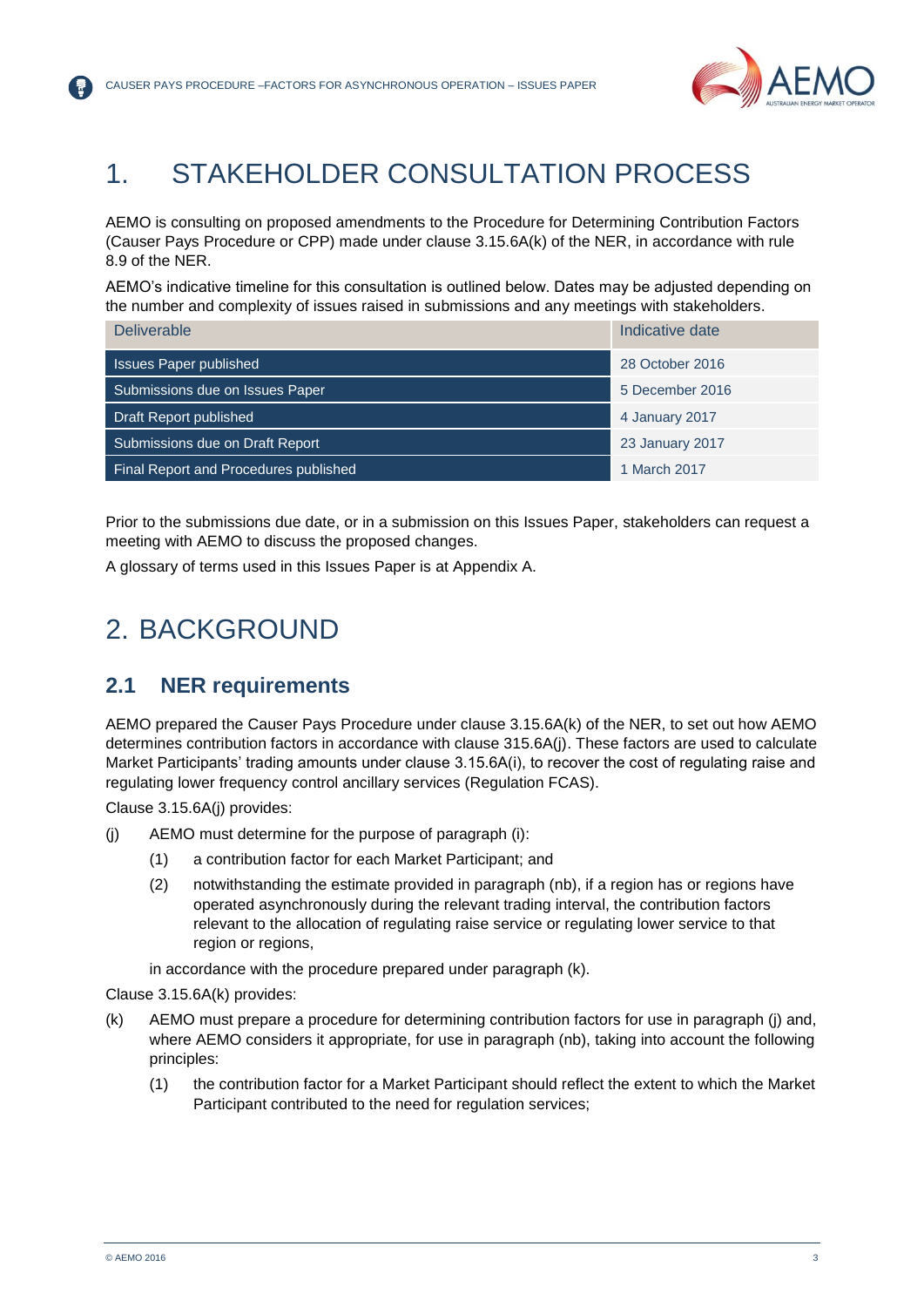

- (2) the contribution factor for all Market Customers that do not have metering to allow their individual contribution to the aggregate need for regulation services to be assessed must be equal;
- (3) for the purpose of paragraph (j)(2), the contribution factor determined for a group of regions for all Market Customers that do not have metering to allow the individual contribution of that Market Customer to the aggregate need for regulation services to be assessed, must be divided between regions in proportion to the total customer energy for the regions;
- (4) the individual Market Participant's contribution to the aggregate need for regulation services will be determined over a period of time to be determined by AEMO;
- (5) a Registered Participant which has classified a scheduled generating unit, scheduled load, ancillary service generating unit or ancillary service load (called a Scheduled Participant) will not be assessed as contributing to the deviation in the frequency of the power system if within a dispatch interval:
	- (i) the Scheduled Participant achieves its dispatch target at a uniform rate;
	- (ii) the Scheduled Participant is enabled to provide a market ancillary service and responds to a control signal from AEMO to AEMO's satisfaction; or
	- (iii) the Scheduled Participant is not enabled to provide a market ancillary service, but responds to a need for regulation services in a way which tends to reduce the aggregate deviation;
- (6) where contributions are aggregated for regions that are operating asynchronously during the calculation period under paragraph (i), the contribution factors should be normalised so that the total contributions from any non-synchronised region or regions is in the same proportion as the total customer energy for that region or regions; and
- (7) a Semi-Scheduled Generator will not be assessed as contributing to the deviation in the frequency of the power system if within a dispatch interval, the semi-scheduled generating unit:
	- (i) achieves its dispatch level at a uniform rate;
	- (ii) is enabled to provide a market ancillary service and responds to a control signal from AEMO to AEMO's satisfaction; or
	- (iii) is not enabled to provide a market ancillary service, but responds to a need for regulation services.

The CPP may be amended in accordance with the 'Rules consultation procedures' set out in NER rule 8.9. The release of this Issues Paper commences the first stage of that process.

#### <span id="page-4-0"></span>**2.2 Context for this consultation**

#### **2.2.1 Cost recovery of localised regulation services rule change**

The last major revision of the CPP was done in 2008, following the *National Electricity Amendment (Cost Recovery of Localised Regulation Services) Rule 2007*. That Rule, and the revised CPP, took effect on 1 January 2009, and made the following key changes to the principles and process for recovering the cost of Regulation FCAS:

 Marginal prices for Regulation FCAS were to be calculated for each local market ancillary service requirement (local requirement) for those services, as well as for the global requirement.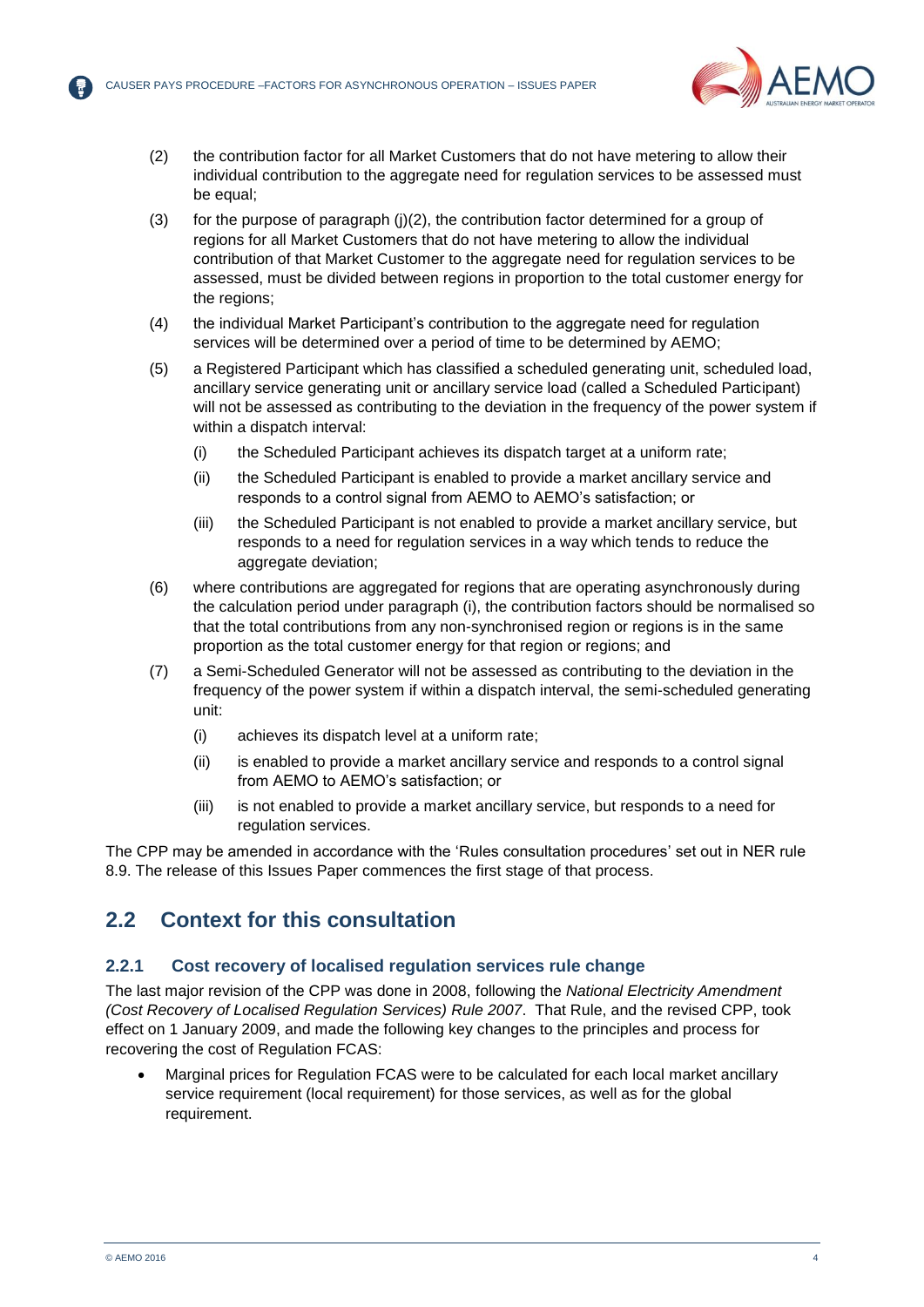

 The costs of a local requirement for Regulation FCAS were to be recovered only from Market Participants in the region or regions affected.

#### **2.2.2 DRP Determination**

In October and November 2015, during a series of planned single line outages of the Heywood Interconnector between Victoria and South Australia, there was a local requirement for Regulation FCAS from within the South Australia region of the NEM, the costs of which were significant. AEMO's allocation of those costs under the NER and the CPP was subsequently disputed under rule 8.2 of the NER.

The DRP found that:

- AEMO's determination of contribution factors under the CPP and their application to the costs of local requirements for Regulation FCAS was consistent with the NER for periods when South Australia was synchronous with the rest of the NEM, but
- AEMO had not made a procedure that addressed the requirement in clause 3.15.6A(j)(2) for NEM regions operating asynchronously.

As noted in section [2.1](#page-3-2) above, clause 3.15.6A(j)(2) requires AEMO to determine contribution factors relevant to allocating Regulation FCAS requirement costs when a region or regions operate asynchronously during a trading interval.

The DRP Determination required AEMO to make procedures, or amend the CPP, to address the circumstances in clause 3.15.6A(j)(2) within 5 months – by 3 March 2017.

#### <span id="page-5-1"></span>**2.2.3 Broader causer pays consultation**

In November 2015, AEMO committed to a comprehensive review of the CPP in consultation with Market Participants, including the principles for allocating local requirement costs. A set of principles for this review was presented and discussed at AEMO's NEM Wholesale Consultative Forum on 27 January 2016. However, the review process was suspended when the dispute process was commenced.

AEMO noted at the time that the outcomes of the review could necessitate a rule change proposal. Following the DRP Determination, AEMO considers it is highly desirable for the NER to be amended in any event, to clarify some inconsistencies highlighted in the DRP process, including in relation to clause 3.15.6A(j)(2).

AEMO plans to recommence its review of the local Regulation FCAS recovery as soon as practicable, and intends to outline this process at the NEM Consultative Forum meeting on 30 November 2016. It is anticipated that development of a preferred option will take several months, after which it is likely that proposed NER and CPP changes will have to be consulted on. These broader consultations cannot be completed within the timeframe required by the DRP Determination for the clause 3.15.6A(j)(2) amendment.

In considering issues related to asynchronous operation, AEMO has also noted that neither the NER nor the CPP deal with synchronous separation (or indeed any other local requirement) other than at regional boundaries. An electrical island that straddles regional boundaries could result in parts of a region being in different Regulation FCAS constraints. This is not an issue that can be addressed in the current limited consultation due to the lack of supporting rules, and may have broader market implications. AEMO plans to explore this further in the broader causer pays consultation.

### <span id="page-5-0"></span>**2.3 Limited consultation criteria**

In view of the limited time for AEMO to make the changes required by the DRP determination, and the prospect of significant changes arising from the review described in section [2.2.3,](#page-5-1) AEMO considers that: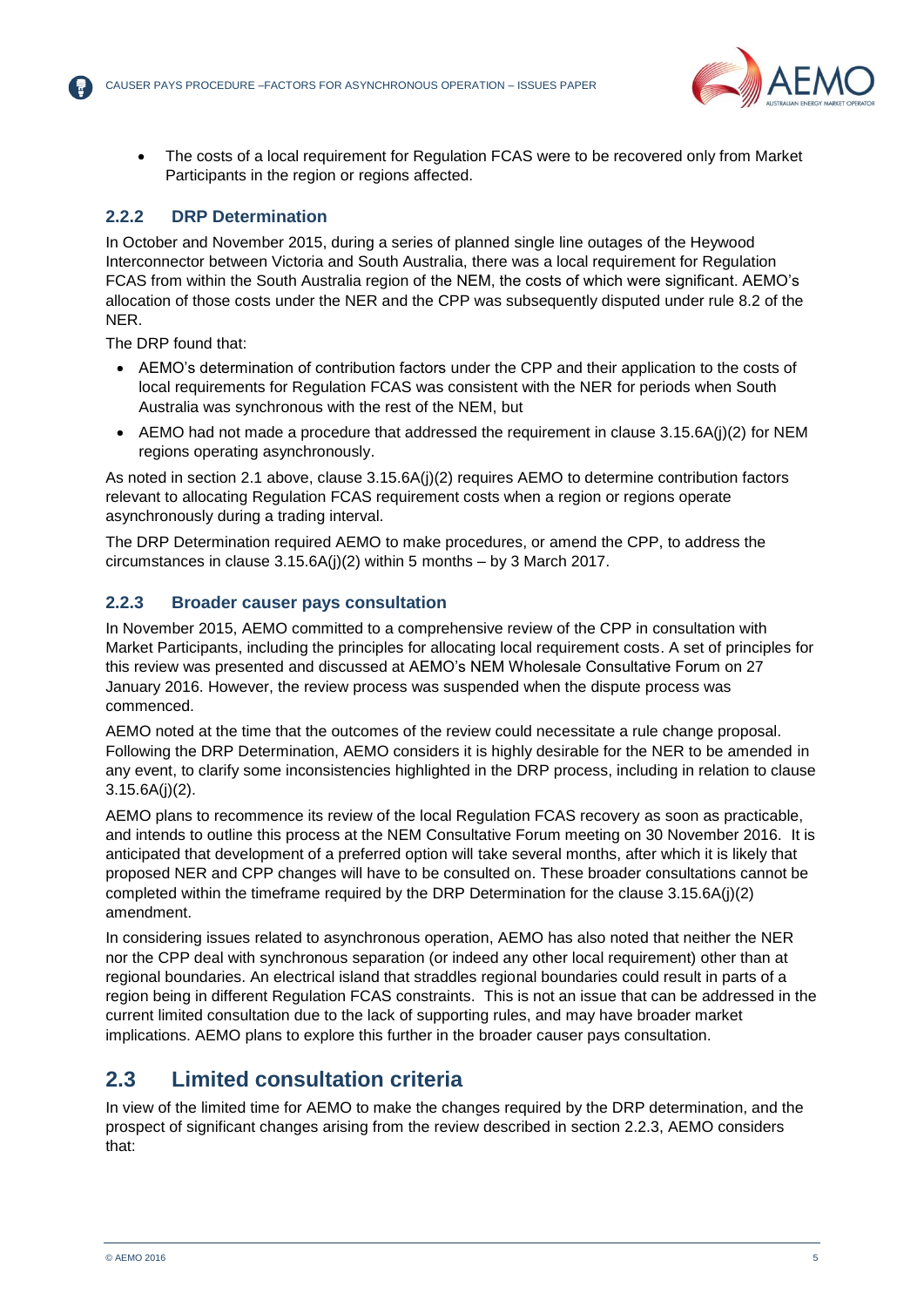

- This consultation must be limited in scope to the changes necessary to incorporate provisions in the CPP that address clause 3.15.6A(j)(2).
- The methodology for determining contribution factors for this purpose should not require any material change to systems or resourcing for AEMO or Market Participants.
- This consultation should preserve the flexibility to adopt a range of options in the broader causer pays consultation, without seeking to anticipate potential outcomes.

### <span id="page-6-0"></span>3. OPTIONS

In the final stage of the DRP proceedings, after the DRP had provided reasons for its determination, AEMO put forward three options for facilitating settlement of the disputed October and November 2015 billing periods in relation to a 35-minute period of asynchronous operation on 1 November 2015.

AEMO notes there is an important difference between a resolution to be applied on a 'once-off' basis to settle a period with known parameters, and an ongoing process that can be applied whenever any region becomes electrically separated. Nevertheless, all three options are presented in this Issues Paper and discussed by reference to the criteria in section [2.3](#page-5-0) above, and the principles in clause 3.15.6A(k) of the NER.

#### **NER principles relevant to assessment of options**

AEMO considers that only principle (3) in clause 3.15.6A(k) is specifically relevant to paragraph (j)(2). For the purpose of that paragraph, it provides that the contribution factor determined for a group of regions for all Market Customers without appropriate metering, must be divided between regions in proportion to the total customer energy for the regions.

AEMO acknowledges that there may be some ambiguity in the formulation of principle (3). We interpret it to mean that the residual contribution factor, <sup>4</sup> as between the regions on either side of a synchronous separation, is to be proportionate to total customer energy in each group of regions. An alternative interpretation could be that the principle only applies where more than one region is operating as an island; and in those circumstances there is to be an asynchronous residual contribution factor across all those regions, which is then further divided between them in proportion to customer energy. However, there appears to be no logical rationale for this approach, since a group of regions within the same constraint would have to be synchronous with each other.

While principle (6) also refers to asynchronous operation, it relates only to the circumstance in which contributions for regions that are operating asynchronously are aggregated. From the second part of principle (6), this seems to refer to aggregation between asynchronous region(s) and the rest of the NEM, rather than between different asynchronous regions. As it would not be necessary to aggregate contributions to recover local requirement costs, AEMO concludes that this principle applies only to the recovery of global requirement costs. Currently, global requirements can only be recovered across asynchronous regions in the case of Tasmania, because of the frequency control capability of the Basslink interconnector. The CPP already provides for this normalisation and aggregation process in sections 5.9 and 5.10.

l <sup>4</sup> The factor applied to calculate the recovery amount from Market Customers without appropriate metering for the purposes of clause 3.15.6A(i)(2)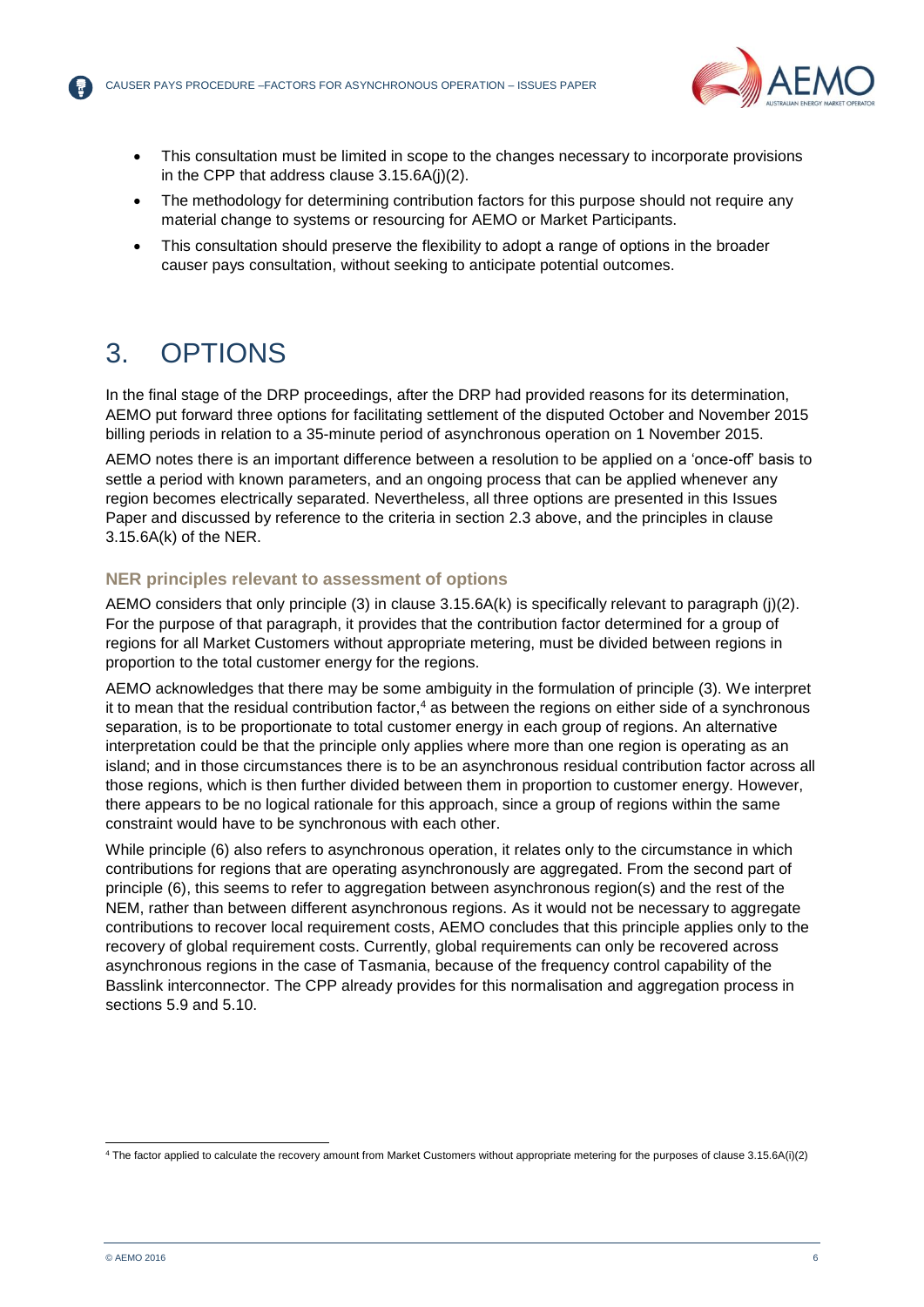

### <span id="page-7-0"></span>**3.1 Option 1: Use existing process for local requirements**

#### **3.1.1 Description**

This process is substantially the same as that for determining contribution factors for recovering the costs of local ancillary service requirements, as currently set out in clause 4.2.2.4 of the Business Specification.

It is based on the historic contribution factors determined over the reference period relevant to the period of asynchronous operation, as follows:

- The contribution factor for each Market Participant in the affected region(s) with appropriate metering (MPF) is equal to the pre-determined portfolio MPF value for that Market Participant. The sum of the MPFs for all relevant Market Participants within the affected region(s) is the aggregate constraint MPF (CMPF).
- The residual contribution factor for Market Customers without appropriate metering in the affected region(s) (CRMPF) is calculated by multiplying the NEM residual contribution factor (RMPF) by a fraction, the numerator of which is the total customer energy in the affected region(s), and the denominator is the total customer energy in all NEM regions.

#### **3.1.2 Worked example**

A worked example using a simple hypothetical market scenario is presented in Appendix B.

#### **3.1.3 Discussion**

AEMO considers that the CRMPF is determined consistently with principle (3) using the existing process. It also means that local requirements arising from asynchronous operation or from any other cause will be treated consistently with each other, as at this stage there appears to be no logical reason to differentiate.

With reference to the consultation criteria, this Option 1:

- Addresses the requirement to describe how contribution factors are calculated for asynchronous operation, using a methodology already documented in the Business Specification.
- Requires no changes to systems or resourcing for AEMO or participants.
- By maintaining the status quo, preserves the flexibility to adopt a range of options in the broader causer pays consultation and does not anticipate potential outcomes.
- Permits AEMO to comply with the requirement in clause 3.15.6A(nb) of the NER to publish estimates of the factors to be applied, for information purposes, in the dispatch timeframe when regions are operating asynchronously.

#### <span id="page-7-1"></span>**3.2 Option 2: Substitute ex post factors using performance during asynchronous period**

#### **3.2.1 Description**

This process sets out to determine new contribution factors after asynchronous operation, based on the frequency indicator (FI) for the islanded (asynchronous) region(s), by measuring and aggregating performance of appropriately metered generating units in the region(s) and demand in the region(s) during the asynchronous dispatch intervals (DIs).

The calculations would be done in the same way as the existing process in the CPP for calculating factors for the mainland NEM and Tasmania during the historical reference period. The asynchronous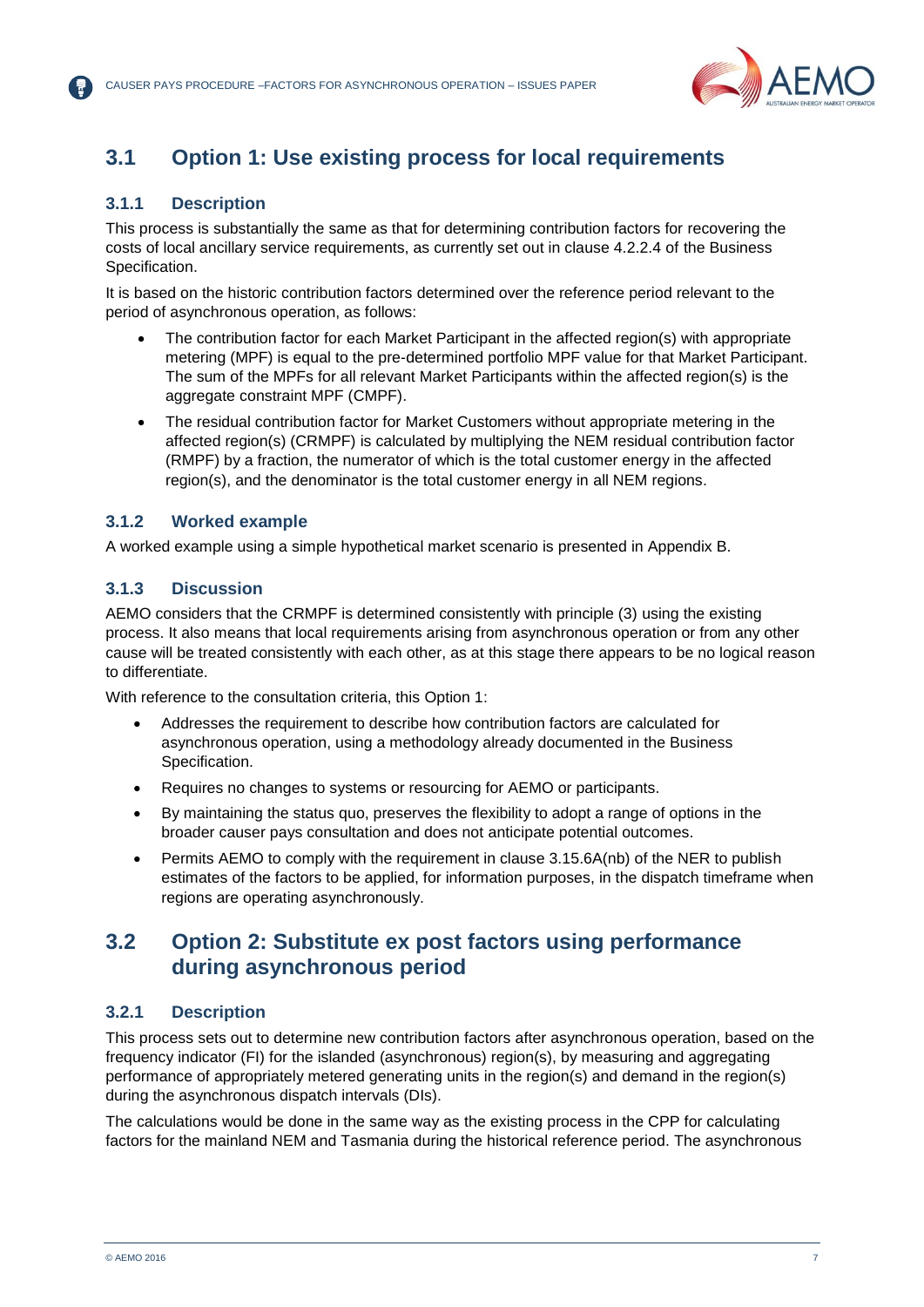

factors would have to be calculated ex post on actual performance, since there will almost certainly be no historical periods with the same separation. The following input data would be used for each asynchronous DI:

- Frequency indicator (FI), calculated by reference to the Regulation FCAS deployed in the asynchronous region(s) using the 4-second control signals.
- 4-second SCADA data from units with appropriate metering in the region(s).
- Actual demand and demand forecast of the region(s).

For this option to remain consistent with principle (3), the contribution factors in the regions on both sides of the synchronous separation would require recalculation based on the method described above. For example, in the case of synchronous separation between South Australia and the rest of the NEM, new contribution factors would be determined for South Australia and for the rest of the NEM.

A worked example has not been provided for Option 2 because completely new contribution factors would have to be calculated and substituted for the pre-calculated NEM factors for each instance of asynchronous operation.

#### **3.2.2 Discussion**

This option has the advantage, in theory, of closely reflecting actual performance relative to the frequency requirements in electrically islanded regions. It also uses the same basic methodology as set out in the CPP when measuring performance over each reference period. However, it has a number of associated difficulties, which mean that Option 2 is unlikely to meet all consultation criteria and may be inconsistent with related NER or CPP provisions. In particular:

- It results in significant divergence between the treatment of local requirements for asynchronous operation and local requirements for other reasons, with no obvious rationale. This needs to be given more detailed consideration in the broader causer pays consultation.
- On the basis that system changes are not justified ahead of the broader consultation, Option 2 will be a labour intensive process. The calculation must be performed after the event by extracting available data from AEMO's systems, loading it into causer pays systems to substitute existing data, and selecting the data to be excluded from the calculations. This must be done for each region or set of regions on either side of the synchronous separation. Although unlikely to occur frequently, detailed process steps, training and testing will need to be developed and documented.
- Given that data from the asynchronous period will take some time (likely weeks) to collect, verify, load and then re-process, there is no method to provide a reasonable estimate of contribution factors in real time, meaning that AEMO will be unable to comply with clause 3.15.6A(nb) of the NER.
- Option 2 cannot be applied uniformly for all regions because it is impractical to treat Tasmania in the same way as regions that may be temporarily asynchronous. Tasmania is permanently asynchronous, but Basslink can transfer Regulation FCAS depending on operating conditions. The CPP already provides for calculation of contribution factors based on the separate FIs in Tasmania and the mainland NEM, which are then normalised. There are relatively frequent instances of local requirements in Tasmania which, under Option 2, would necessitate calculating new factors every time. To avoid an absurd outcome, Tasmania would need to be excluded from the Option 2 process. When a local requirement for Tasmania arises because Basslink is out of service or otherwise not transferring FCAS, Tasmanian historical performance (already used in the global contribution factor calculation process) would need to be used for settlement.
- There would be other occasions when the methodology simply could not be applied in practice because the asynchronous period is not long enough – noting that transition periods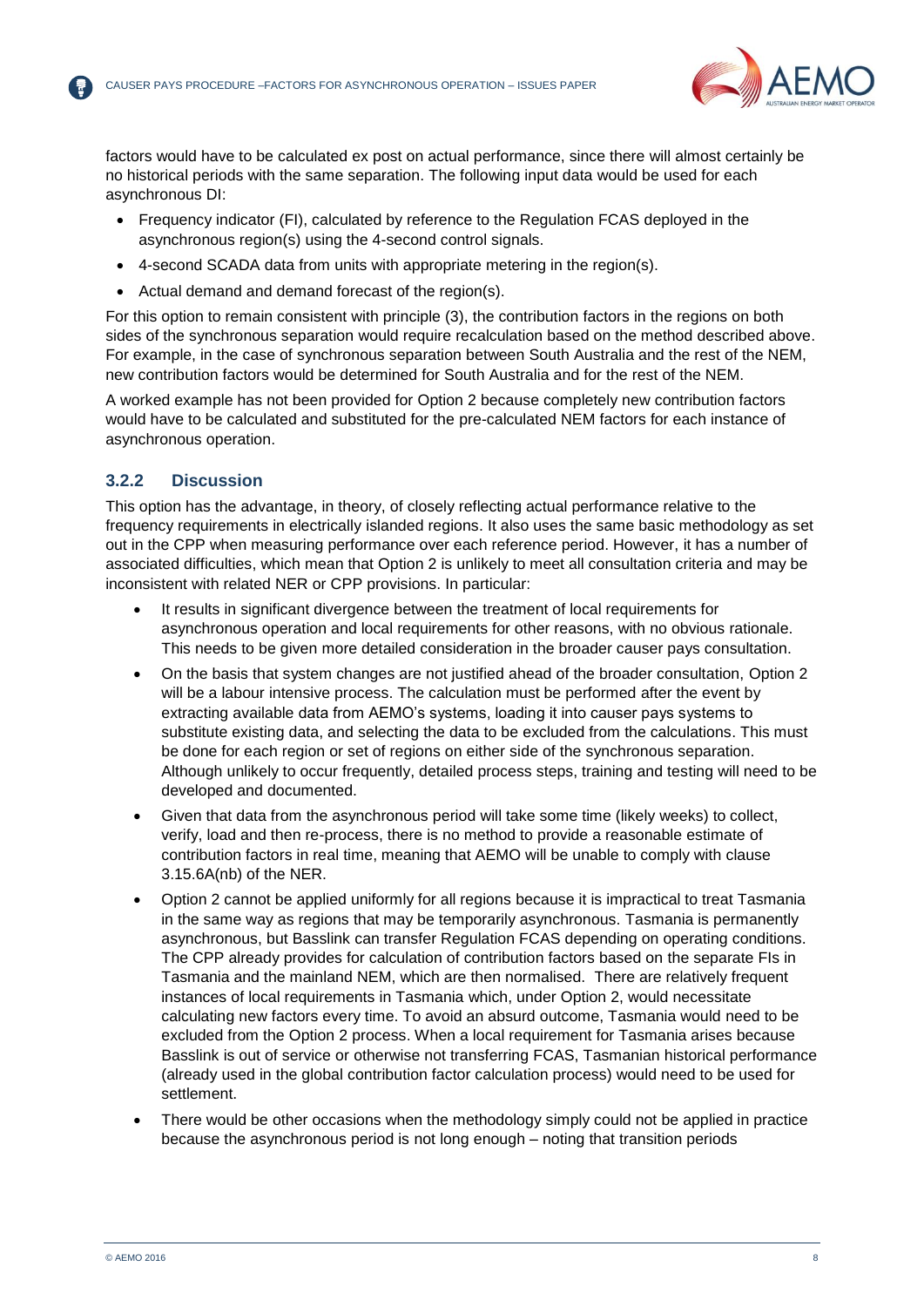

immediately after separation have to be excluded from the calculation because there is delay in reconfiguring market systems and Automatic Generation Control (AGC) systems.

#### <span id="page-9-0"></span>**3.3 Option 3: Recalculate historical CMPFs using only facilities within asynchronous region(s)**

#### **3.3.1 Description**

Under this option, AEMO would determine the individual CMPFs for dispatch intervals when a region(s) operated asynchronously using historical performance factors for the applicable reference period, but excluding the performance of appropriately metered facilities outside the asynchronous region(s). This would result in a new CMPF for each relevant Market Participant for that particular requirement, based only on the performance of its appropriately metered generation and load within the separated area.

Without material system changes, the new CMPF could only be determined after the event, because it is not feasible to determine CMPFs for each possible combination of separated regions manually in advance.

The CRMPF would then need to be calculated following the determination of new CMPFs, by multiplying the NEM-wide RMPF by the ratio of demand in the asynchronous region(s) to total NEM demand, then renormalising the constraint MPFs so that the aggregate of the CMPFs and the CRMPF for the asynchronous region(s) equals 100.

#### **3.3.2 Worked example**

A worked example using a simple hypothetical market scenario is presented in Appendix B.

#### **3.3.3 Discussion**

This option has the advantage (relative to Option 2) of using historical performance factors for the CMPF. This means the raw data necessary to determine these factors is already within AEMO systems, but without extensive system changes the individual performance factors must still be collated with manual intervention after any separation event.

Option 3 is also easier to reconcile with the treatment of Tasmania when local requirements apply to that region. However, as with Option 2, a number of other difficulties indicate that this option may not meet all consultation criteria. In particular:

- Like Option 2, Option 3 also results in significant divergence between the treatment of local requirements for asynchronous operation and other local requirements.
- On the basis that system changes are not justified ahead of the broader consultation, this option will also require material labour resources after any separation event, and documentation of detailed process steps.
- AEMO would again be unable to comply with the requirement to publish estimates of contribution factors in the dispatch timeframe under clause 3.15.6A(nb) of the NER.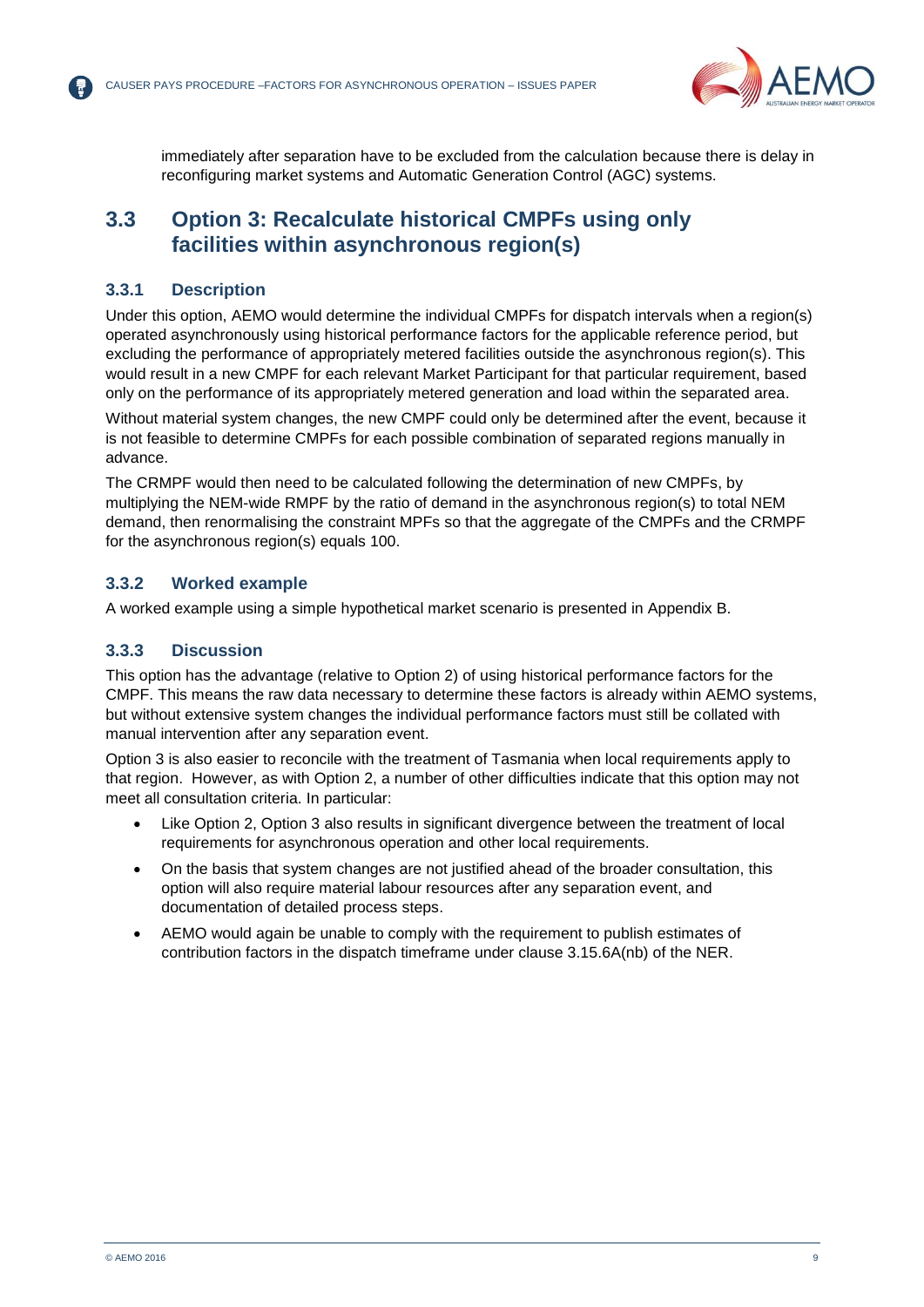

### <span id="page-10-0"></span>4. PRELIMINARY VIEWS AND DRAFTING

For the reasons set out in the discussion of each option in section [3](#page-6-0) of this Issues Paper, AEMO's preliminary view is that only Option 1 can reasonably be implemented ahead of the broader causer pays consultation, given the limitations of this consultation and the applicable NER provisions.

As AEMO is seeking further feedback on the options or any alternatives, amendments to the CPP have not been drafted at this stage of the consultation. However, AEMO envisages that:

- Additional provisions to address the circumstances in clause 3.15.6A(j)(2) would be included in section 5 of the CPP. It may be necessary to create a new section (e.g. 5A). For Option 1, the amendments would be based on section 4.2.2.4 of the Business Specification.
- The heading, and if necessary the text, of section 7 of the CPP would be amended to clarify that it only applies to electrical separations in a reference period for calculating the contribution factors to apply in a subsequent period. Performance data for the asynchronous period would continue to be excluded for these purposes.
- For clarity, the CPP should also address the determination of contributions for local requirements without asynchronous operation. In this respect there would be no change to the current process as described in the Business Specification.

### <span id="page-10-1"></span>5. SUMMARY OF MATTERS FOR CONSULTATION

AEMO seeks comment and feedback on the three options discussed in section 3 of this Issues Paper for the determination of contribution factors under clause 3.15.6A(j)(2) of the NER, namely:

- Option 1: Applying the current method used for all local Regulation FCAS requirements, using historic NEM contribution factors (both MPF and RMPF), apportioned to the asynchronous region(s).
- Option 2: Calculation after the event based on actual frequency requirements, and the actual contribution to those requirements of appropriately metered facilities and demand respectively, in the asynchronous region(s) during the period of separation - where the necessary data is available.
- Option 3: Calculation after the event based on historical performance factors for appropriately metered facilities within the asynchronous region(s) only, and a recalculated CRMPF to recover the residual portion not allocated using the new CMPFs.

At this initial stage, given the constraints of this consultation and the broader consultation to follow, AEMO also invites suggestions for proposed variations or alternatives that meet the requirements of clause 3.15.6A(j)(2) and all related provisions of the Rules, and that are consistent with the consultation criteria in section [2.3.](#page-5-0) Please include detailed steps and the reasons why you consider these would better meet the objectives of this consultation.

Submissions must be made in accordance with the Notice of First Stage of Consultation published with this paper by 5.00 pm (Melbourne time) on 5 December 2016.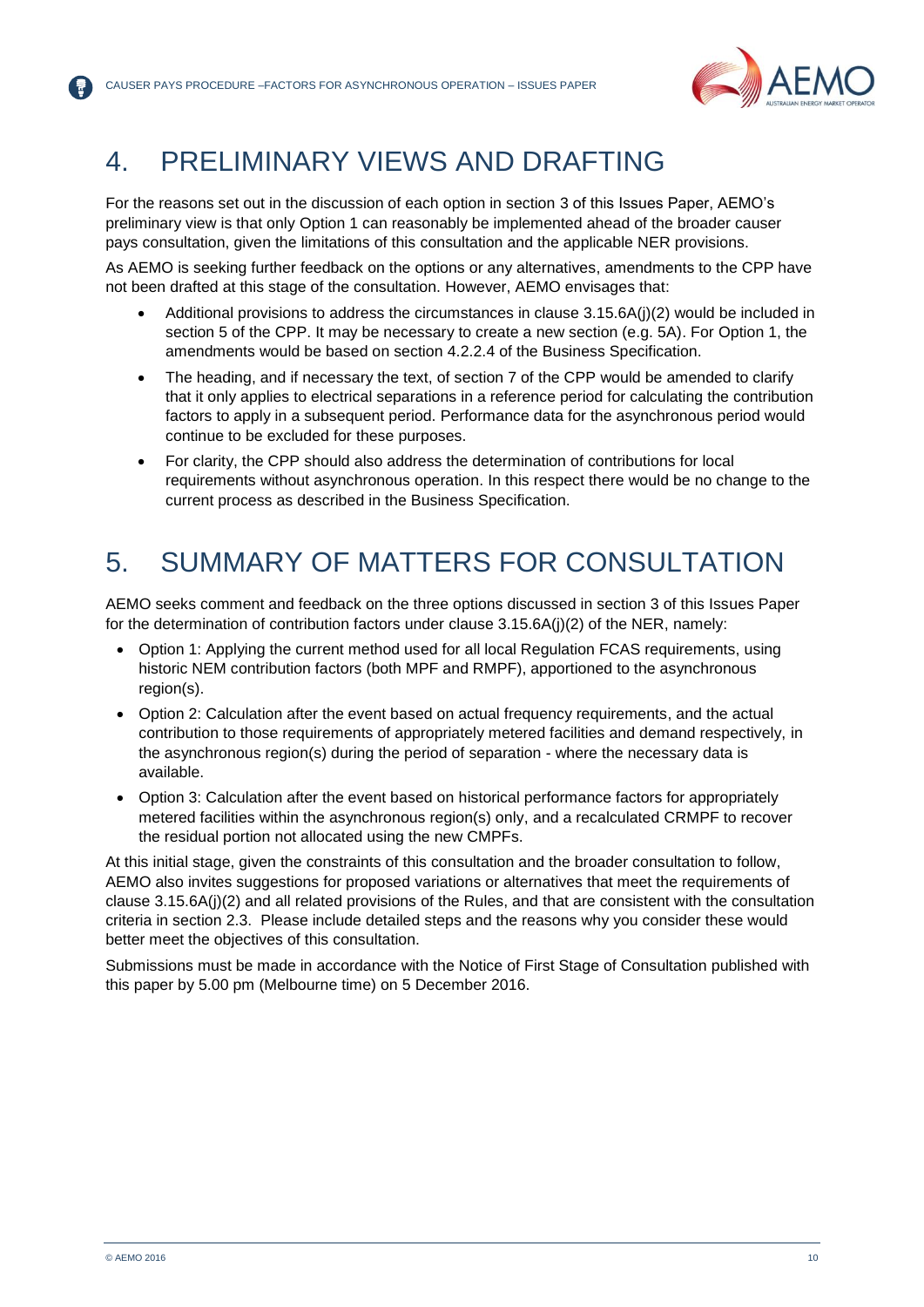

### <span id="page-11-0"></span>APPENDIX A - GLOSSARY

(?

Defined terms in the Glossary of the National Electricity Rules (Chapter 10) have the same meanings when used in this Issues Paper.

| Term or acronym               | Meaning                                                                                                                                                                                                                                                                  |
|-------------------------------|--------------------------------------------------------------------------------------------------------------------------------------------------------------------------------------------------------------------------------------------------------------------------|
| Appropriate metering          | Metering (of generating plant or load) sufficient to allow the<br>individual contribution of the relevant Market Participant to the<br>aggregate deviation in frequency of the power system to be<br>addressed.                                                          |
| Asynchronous                  | Not connected to another part of the NEM transmission grid by<br>an operational alternating current link.                                                                                                                                                                |
| <b>Business Specification</b> | Efficient Dispatch and Localised Recovery of Regulation<br>Services Business Specification.                                                                                                                                                                              |
| Causer Pays Procedure or CPP  | Causer Pays: Procedure for determining contribution factors<br>under clause 3.15.6A(k) of the NER.                                                                                                                                                                       |
| <b>CMPF</b>                   | Constraint Market Participant Factor - the sum of the MPFs<br>applicable to the recovery of the costs of a local requirement<br>from Market Participants with appropriate metering in the<br>region(s) where that requirement applies.                                   |
| <b>CRMPF</b>                  | Constraint Residual Market Participant factor - the RMPF<br>applicable to the recovery of the costs of a local requirement<br>from Market Customers without appropriate metering in the<br>region(s) where that requirement applies.                                     |
| <b>DRP</b>                    | Dispute Resolution Panel constituted for a decision under rule<br>8.2 of the NER.                                                                                                                                                                                        |
| <b>DRP</b> Determination      | Determination of the DRP (PRD Gray QC, GH Thorpe and LM<br>McMillan) dated 3 October 2016 and Reasons dated 2<br>September 2016 in relation to a dispute between Origin Energy<br>Electricity Ltd, AEMO, a group of South Australian wind farm<br>operators, and others. |
| <b>FCAS</b>                   | <b>Frequency Control Ancillary Services</b>                                                                                                                                                                                                                              |
| Global, global requirement    | Global ancillary service requirement as defined in the NER                                                                                                                                                                                                               |
| Local, local requirement      | Local ancillary service requirement as defined in the NER (this<br>arises from a constraint imposed by AEMO that requires FCAS<br>to be sourced from an identified NEM region or regions)                                                                                |
| <b>MPF</b>                    | Market Participant Factor (contribution factor) for a Market<br>Participant with appropriate metering (NER clause<br>$3.15.6A(i)(1)$ .                                                                                                                                   |
| <b>NEM</b>                    | <b>National Electricity Market</b>                                                                                                                                                                                                                                       |
| <b>NER</b>                    | <b>National Electricity Rules</b>                                                                                                                                                                                                                                        |
| <b>Regulation FCAS</b>        | A regulating raise service or regulating lower service as defined<br>in the NER                                                                                                                                                                                          |
| <b>RMPF</b>                   | Residual Market Participant Factor (contribution factor) for<br>Market Customers without appropriate metering (NER clause<br>$3.15.6A(i)(2)$ ).                                                                                                                          |
| SA                            | The South Australia region of the NEM.                                                                                                                                                                                                                                   |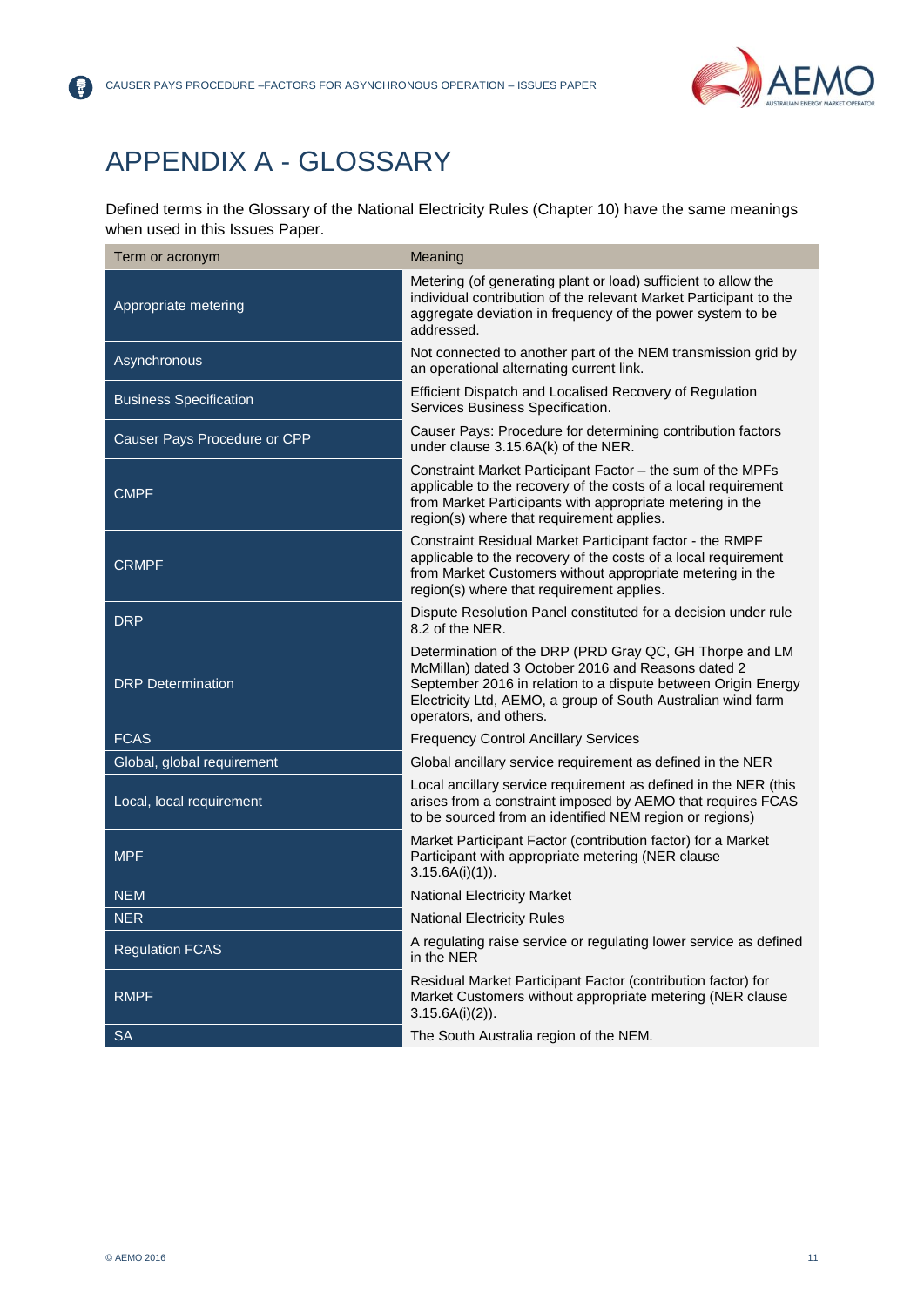

### <span id="page-12-0"></span>APPENDIX B - WORKED EXAMPLES

#### **Introduction**

The worked examples in this Appendix show the calculation steps for Options 1 and 3 in the Issues Paper, in a case when South Australia (Non-SA) separates from the rest of the NEM. The examples use three fictitious Generator portfolios (P1, P2 and P3) owning generating units in South Australia (SA) or the rest of the NEM (Non-SA).

The demand of SA is assumed to be 5% of the NEM demand at the time of the calculation.

The metadata and published global MPFs for each generator are given in the table below.

| Portfolio      | Unit           | Region     | Global MPF % |
|----------------|----------------|------------|--------------|
| P <sub>1</sub> | G1             | <b>SA</b>  | 5            |
| P <sub>1</sub> | G2             | <b>SA</b>  |              |
| P <sub>2</sub> | G <sub>3</sub> | <b>SA</b>  | 10           |
| P <sub>2</sub> | G4             | Non-SA     |              |
| P <sub>3</sub> | G5             | Non-SA     | 35           |
| Residual       |                | <b>NEM</b> | 50           |

#### **Option 1**

This is the current method used for regional recovery. In this method, a portfolio with at least a single unit in the region is considered to be relevant to the region.

Therefore portfolio P2 is relevant to both SA and Non-SA, hence its full MPF is used for calculation in both sets of asynchronous regions.

CMPF is the sum of portfolio MPFs relevant to the region. Portfolios P1 and P2 are relevant to the SA asynchronous region and portfolios P2 and P3 are relevant to the Non-SA asynchronous regions.

|             | <b>SA</b>      | Non-SA         |
|-------------|----------------|----------------|
| <b>CMPF</b> | $15 + 10 = 15$ | $10 + 35 = 45$ |

The MPF of P2 is included in both calculations.

CRMPF is calculated by multiplying the global residual MPF (RMPF) by the demand ratio.

|              | SA              | Non-SA           |
|--------------|-----------------|------------------|
| <b>CRMPF</b> | $0.05*50 = 2.5$ | $0.95*50 = 47.5$ |

SA region demand is 5% of the NEM demand hence Non-SA is 95% of the NEM Demand.

The regional aggregate MPF (AMPF) for the constraint is the sum of the CMPFs and CRMPF.

|               | SA              | Non-SA             |
|---------------|-----------------|--------------------|
| Regional AMPF | $15+2.5 = 17.5$ | $45 + 47.5 = 92.5$ |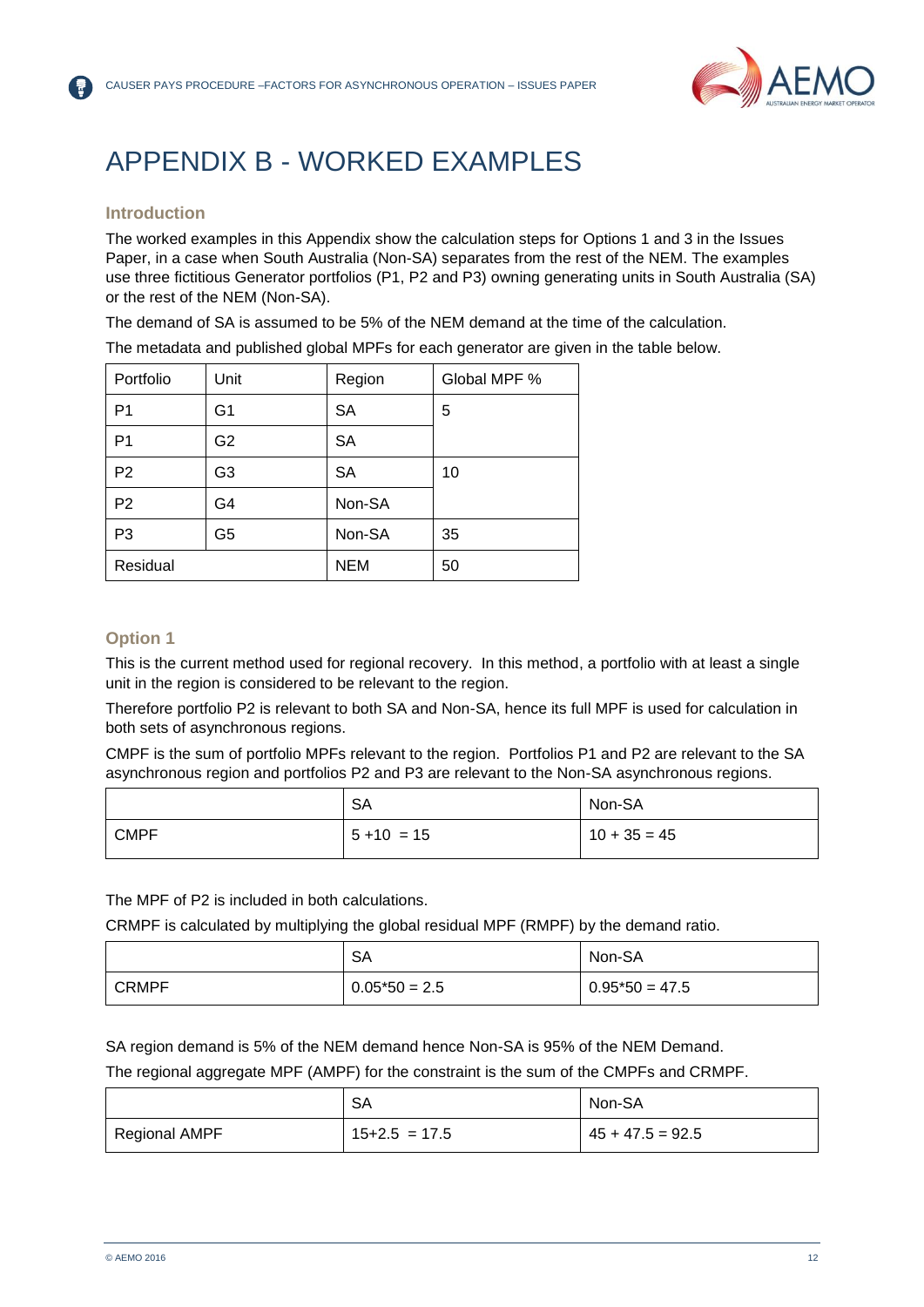

The regional AMPF is then used to normalise the local portfolio factors and residual factor for the constraint.

As shown below, each portfolio factor is divided by the relevant regional AMPF to calculate the local factor.

| Portfolio      | Unit           | Region | Global MPF % | SA local factor %      | Non-SA local factor %   |
|----------------|----------------|--------|--------------|------------------------|-------------------------|
| P1             | G1             | SА     | 5            | $100*5/17.5 = 28.57$   | $\Omega$                |
| P <sub>1</sub> | G <sub>2</sub> | SA     |              |                        |                         |
| P <sub>2</sub> | G3             | SA     | 10           | $100*10/17.5 = 57.14$  | $100*10/92.5 = 10.81$   |
| P <sub>2</sub> | G4             | Non-SA |              |                        |                         |
| P <sub>3</sub> | G5             | Non-SA | 35           | 0                      | $100*35/92.5 = 37.84$   |
| Residual       |                |        | 50           | $100*2.5/17.5 = 14.29$ | $100*47.5/92.5 = 51.35$ |

#### **Option 3**

In this method, the factors are calculated using units in the region only. To achieve that, portfolio P2 with units in both SA and Non-SA is separated to two portfolios.

| Portfolio          | Unit           | Region     | Indicative Global MPF % |
|--------------------|----------------|------------|-------------------------|
| P <sub>1</sub>     | G <sub>1</sub> | <b>SA</b>  | 5                       |
| P <sub>1</sub>     | G <sub>2</sub> | <b>SA</b>  |                         |
| P <sub>2_</sub> SA | G <sub>3</sub> | <b>SA</b>  | 5                       |
| P2_Non-SA          | G4             | Non-SA     | 5                       |
| P <sub>3</sub>     | G5             | Non-SA     | 35                      |
| Residual           |                | <b>NEM</b> | 50                      |

The indicative global MPFs after this change are given below.

For simplicity, the same factors with equal factors for two sub-portfolios are used in this example. However, in reality all factors can change in this situation due to change in portfolio factors leading to region total changes.

CMPF is the sum of portfolio MPFs relevant to the region. Portfolios P1 and P2\_SA are relevant to the SA asynchronous region and portfolios P2\_Non-SA and P3 are relevant to the Non-SA asynchronous regions.

|             | <b>SA</b>    | Non-SA        |
|-------------|--------------|---------------|
| <b>CMPF</b> | $5 + 5 = 10$ | $5 + 35 = 40$ |

The MPF of P2 is included in both calculations.